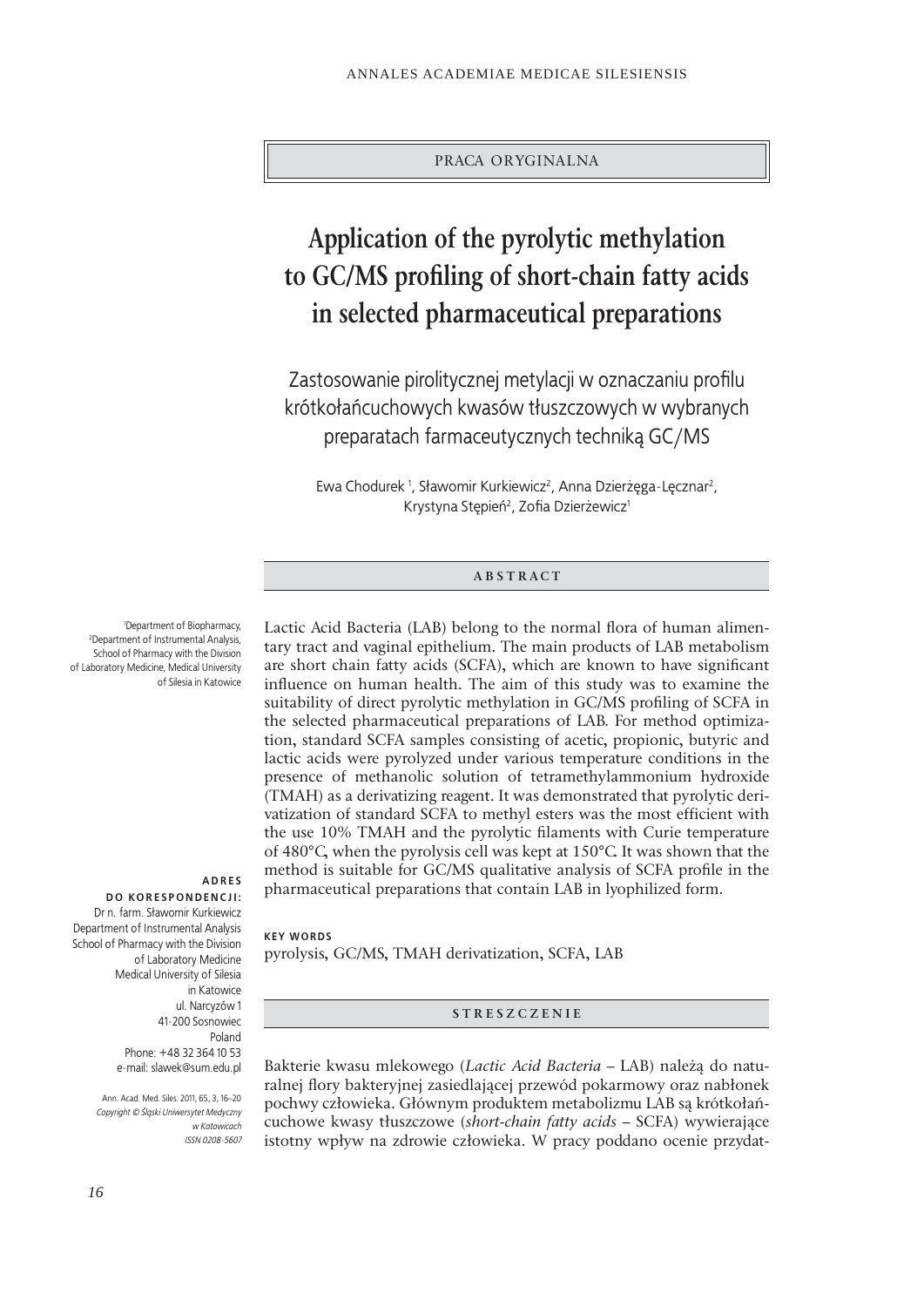ność techniki bezpośredniej metylacji pirolitycznej w oznaczaniu profilu SCFA w wybranych preparatach farmaceutycznych LAB techniką GC/MS. W celu optymalizacji metody, wzorcowe próbki SCFA zawierające kwas octowy, propionowy, masłowy i mlekowy poddano pirolizie w obecności metanolowego roztworu wodorotlenku tetrametyloamoniowego (TMAH) w różnych warunkach temperaturowych. Stwierdzono, że derywatyzacja analizowanych kwasów tłuszczowych do estrów metylowych zachodziła z największą wydajnością pod wpływem 10% TMAH, gdy zastosowano druty pirolityczne o temperaturze Curie 480°C, a komorę pirolizera utrzymywano w temperaturze 150°C. Wykazano, że zoptymalizowana metoda jest przydatna w prowadzonej techniką GC/MS analizie jakościowej profilu SCFA w wybranych preparatach farmaceutycznych zawierających LAB w formie liofilizatu.

## **SŁOWA KLUCZOWE**

piroliza, GC/MS, derywatyzacja, TMAH, krótkołańcuchowe kwasy tłuszczowe, bakterie kwasu mlekowego

## **INTRODUCTION**

Lactic Acid Bacteria (LAB) are one of the constituents of normal flora of the oral cavity, the intestinal tract, and the vaginal epithelium in humans. The microorganisms obtain energy only from carbohydrate fermentation, and the main products of their metabolism are short chain fatty acids (SCFA). Since these compounds are known to have significant influence on human health, their determination in samples of various types is an important problem. The chromatographic methods that are commonly used for higher fatty acids analysis are unsuitable for SCFA, mainly due to unsatisfactory yields resulting from high volatility of SCFA as well as their strong affinity to aqueous phase. To overcome this problem, some derivatization methods have been developed that are based on various chemical modifications of fatty acid functional groups leading to the formation of derivatives of desirable chromatographic properties. Esterification of carboxylic groups prior to GC analysis is one of the commonly used methods of fatty acids derivatization. Long-chain fatty acids are usually derivatized to more volatile methyl esters [1,2]. Preparation of less polar propyl or butyl esters is the method of choice in GC analysis of short-chain fatty acids [3], although an alternative methods based on the silylation [4] of carboxylic group or preparation of pentafluorobenzyl bromide derivatives [5] were also described.

Several problems can be encountered, however, when SCFA are derivatized by conventional methods. In general, these methods require prolonged heating of the analyzed fatty acids

with appropriate reagents. Under such conditions, short-chain a-hydroxy acids are easily transformed to cyclic lactides or they form polyesters [6]. Especially in trace analysis, Teflon® test tubes or silvlated glassware should be used since adsorption on the surface of the glass may lead to decreased recoveries or even total loss of the determined small hydroxy acids [4]. SCFA are readily water-soluble, which make their quantitative transfer to organic phase difficult. Such transfer is essential, because derivatization efficiency decreased dramatically in the presence of water.

Dworzański et al. [7,8] developed a new technique of pyrolytic on-line derivatization coupled with GC/MS analysis of bacterial long--chain fatty acids. Whole bacterial cells were pyrolytically methylated using tetramethylammonium hydroxide (TMAH), and the fatty acid methyl esters formed were thermally extracted directly to the stream of the carrier gas (helium). An alternative method of bacterial fatty acids profiling by direct pyrolytic derivatization to picolinyl esters was developed by Kurkiewicz et al. [9]. Pyrolytic chromatography coupled with mass spectrometry was also successfully applied by Urakami et al. [10] for compositional analysis of copoly (DL-lactic/ /glycolic acid).

In this study, the method of direct pyrolytic methylation was applied to GC/MS analysis of short-chain fatty acids (SCFA) in the selected pharmaceutical preparations of LAB. For the method optimization, standard SCFA samples were pyrolyzed under various conditions, using methanolic solution of TMAH as a derivatizing reagent.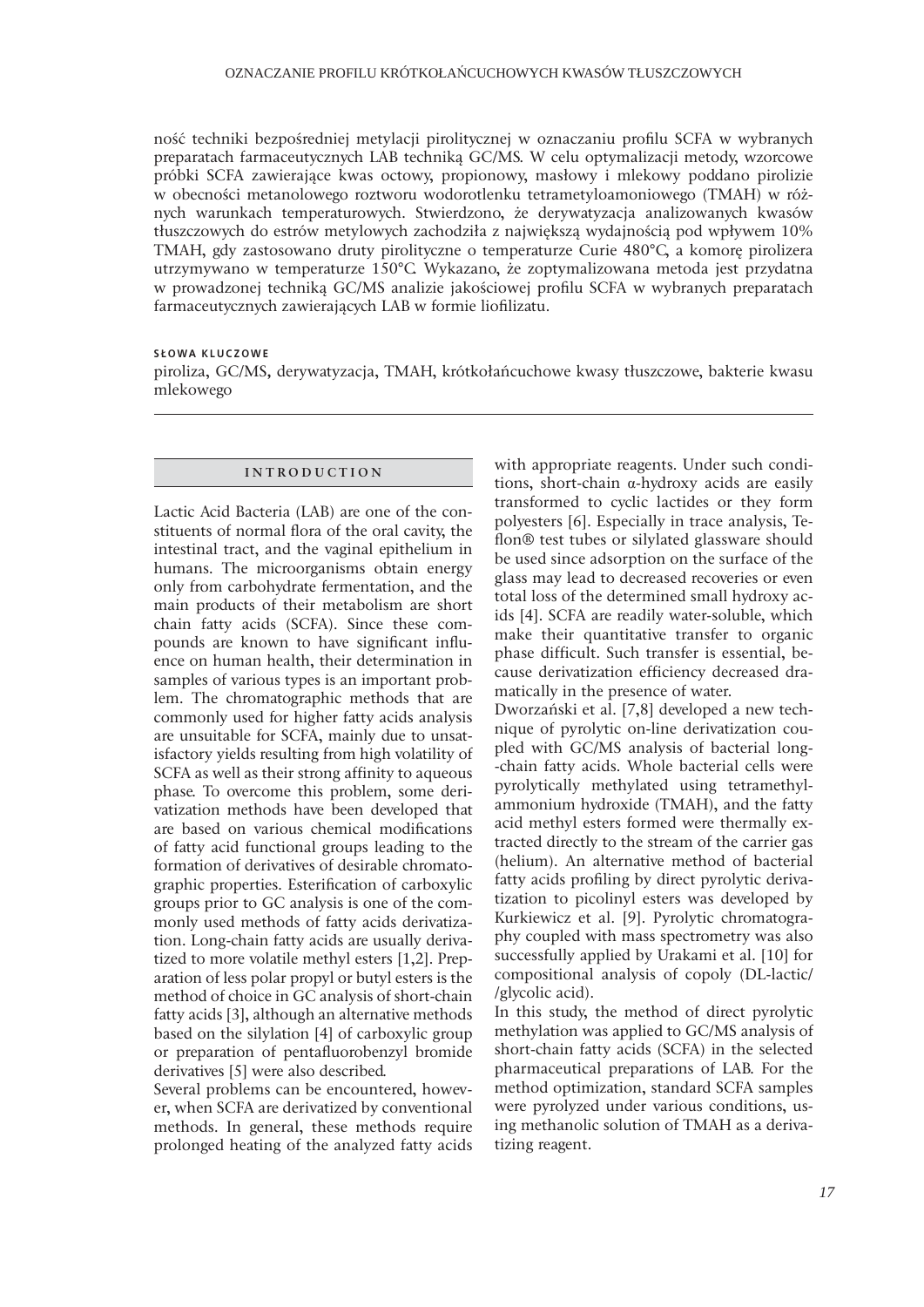#### **MATERIAL AND METHODS**

In all experiments, the glassware silanized according to the procedure of Landeghem et al. [4] was used. SCFA standards (acetic, propionic, butyric and lactic acids; Aldrich) were dissolved in methanol to obtain the final concentration of each acid of 0.1%. Aliquot (5 μl) of the mixture was placed on the tip of pyrolytic filament, then an equal volume of  $1\%$  or 10% solution of TMAH (Aldrich) in methanol was added, and the pyrolysis coupled with gas chromatography/mass spectrometry analysis of the product formed (Py-GC/MS) was carried out. Lakcid ® and Lakcid forte® (Aldrich), LAB containing pharmaceutical preparations, were analyzed in the similar way, except that a drop of a methylating reagent was applied on the tip of pyrolytic wire coated with the dry bacteria lyophilizate.

Py-GC/MS analyses were performed in a Pye Unicam Curie point pyrolyser coupled directly to a Hewlett Packard 5890 series II gas chromatograph interfaced to a Hewlett Packard 5890A MS-Engine quadrupole mass spectrometer. The pyrolyses were carried out at 480, 610 or 770°C (Curie point of the pyrolytic filaments used) for 4s. The pyrolysis cell was kept at 50, 120, 135, 150, 170 or 220°C. GC separations were carried out on Rtx®- -5MS (Restek) fused-silica capillary column (5% diphenyl, 95% dimethyl polysiloxane, 60 m x 0.32 mm i.d., 0.5  $\mu$ m film thickness) with helium as a carrier gas. The splitting ratio of 1 : 20 was used. The GC oven temperature was programmed from 30°C (isothermal for 5 min) to 150°C at a rate of 2°C/min, then to  $250^{\circ}$ C at a rate of  $10^{\circ}$ C/min; the final temperature was held for 10 min. The parameters of mass spectrometer were as follows: the ion source temperature 176°C, the quadrupole temperature 100°C, ionization energy 70 eV. Mass spectra of the separated compounds were compared to standard spectra of the Wiley 8th Edition library database.

## **RESULTS AND DISCUSSION**

Pyrolytic derivatization of SCFA with the use of TMAH leads to the formation of fatty acid methyl esters. Generally, carboxylic groups of SCFA are involved in the esterification reaction. In the case of  $\alpha$ -hydroxy acids, however,

ether bonds can also be formed via hydroxy groups of these compounds.

As can be seen from figure 1A, when the mixture of SCFA standards was pyrolyzed in the presence of 1% TMAH, methyl esters of acetic (3.3 min), propionic (4.9 min) and butyric (7.5 min) acid were formed, while lactic acid was derivatized to two different products, namely 2-hydroxy propanoic acid methyl ester (8.1 min; main product) and 2-methoxy propanoic acid methyl ester (9.6 min; formed with lower efficiency). When 10% TMAH was used, however, only one product of lactic acid derivatization (2-methoxy propanoic acid methyl ester) was detected in the pyrolysate apart from acetic, propionic and butyric acid methyl esters (Fig. 1B). These results show that esterification of SCFA carboxyl groups occurs irrespective of TMAH concentration. For complete derivatization of SCFA hydroxyl groups, however, higher concentration of the methylating reagent should be used.



For optimization, the mixture of SCFA standards was pyrolytically methylated at variable pyrolysis parameters, such as: Curie temperature  $(T_c)$  of the pyrolytic filaments used, and a temperature of the pyrolysis cell (T). The results obtained indicate that pyrolytic derivatization of SCFA to methyl esters was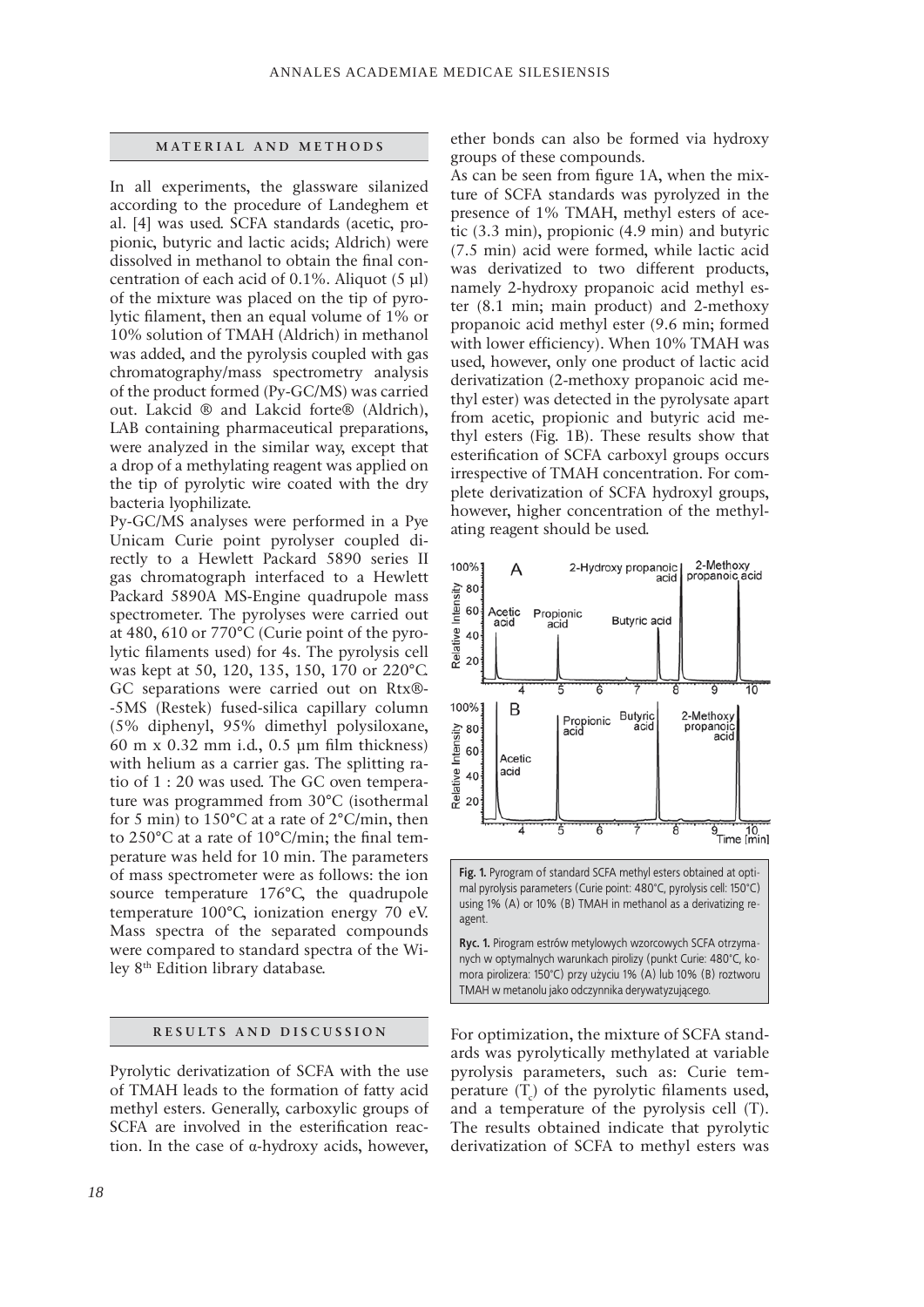Table I. The efficiency of pyrolytic methylation of standard SCFA at various Curie temperatures

**Tabela I**. Wydajność metylacji pirolitycznej wzorcowych SCFA w różnej temperaturze Curie

|         | Area under the peaks x 10 <sup>5</sup> |                               |                                  |                                  |  |
|---------|----------------------------------------|-------------------------------|----------------------------------|----------------------------------|--|
| T, [°C] | acetic acid                            | propionic acid                | butyric acid                     | lactic acid                      |  |
|         | $\overline{X}$ + SD <sup>a</sup>       | $\overline{X} \pm SD^{\rm a}$ | $\overline{X}$ + SD <sup>a</sup> | $\overline{X}$ + SD <sup>a</sup> |  |
| 770     | nd                                     | $3 \pm 0.2$                   | $2.4 \pm 0.9$                    | $5.3 \pm 0.8$                    |  |
| 610     | $11 \pm 9$                             | $16 \pm 6$                    | $49 \pm 18$                      | $109 \pm 75$                     |  |
| 480     | $544 \pm 38$                           | $483 \pm 37$                  | $462 \pm 18$                     | $453 \pm 23$                     |  |

**<sup>a</sup>**Mean **±** standard deviation (n = 5).

Table II. The effect of the temperature of pyrolysis cell on the yield of pyrolytically generated standard SCFA methyl esters **Tabela II**. Wpływ temperatury komory pirolizera na wydajność pirolitycznego tworzenia estrów metylowych SCFA

|        | Area under the peaks x 10 <sup>5</sup> |                |              |                                  |  |
|--------|----------------------------------------|----------------|--------------|----------------------------------|--|
| T [°C] | acetic acid                            | propionic acid | butyric acid | lactic acid                      |  |
|        | $\overline{X}$ ± SD <sup>a</sup>       | $X \pm SD^a$   | $X \pm SD^a$ | $\overline{X}$ ± SD <sup>a</sup> |  |
| 220    | nd                                     | $49 \pm 9$     | $61 \pm 11$  | $53 + 5$                         |  |
| 170    | $251 \pm 21$                           | $351 \pm 24$   | $342 \pm 23$ | $403 \pm 86$                     |  |
| 150    | $512 \pm 35$                           | $502 \pm 56$   | $541 \pm 19$ | $554 \pm 90$                     |  |
| 135    | $568 \pm 2$                            | $551 \pm 12$   | $362 \pm 28$ | $332 \pm 20$                     |  |
| 120    | $555 \pm 45$                           | $535 \pm 33$   | $224 \pm 91$ | $316 \pm 77$                     |  |
| 50     | $118 \pm 9$                            | $148 \pm 16$   | $109 \pm 06$ | $75 \pm 1$                       |  |

 $a$  Mean  $\pm$  standard deviation (n = 5).

the most efficient with the use of pyrolytic filaments with  $T_c$  of 480°C (Table I). When the filaments with higher Curie temperatures  $(610^{\circ}$ C and 770 $^{\circ}$ C) were applied, significantly decreased yields of SCFA derivatives were observed, in particular more volatile acetic and propionic acid methyl esters. Urakami et al. [10] also achieved the best results when the pyrolysis of lactic/glycolic acid copolymer was carried out at relatively low temperature  $(500^{\circ}C)$ .

Another series of experiments was performed to establish an optimal temperature of the pyrolysis cell. The results presented in Table II indicate that the yield of SCFA methyl esters was the highest when the pyrolysis cell was kept at 150°C. At lower temperatures (135°C, 120°C), the yield of acetic and propionic acid methyl esters increased slightly, while the levels of less volatile esters of butyric and lactic acids were substantially diminished. The yield of all the SCFA methyl esters formed decreased dramatically when both too low (50°C) and too high (220°C) temperature of the pyrolysis cell was used. Such results are undoubtedly connected with the boiling points of the analyzed SCFA methyl esters (the higher boiling point, the



**Fig. 2.** Pyrogram of SCFA methyl esters obtained during pyrolytic methylation of LAB lyophilizates Lakcid® (A) and Lakcid forte® (B), performed at the optimized conditions (Curie point: 480°C, pyrolysis cell: 150°C, 10% TMAH in methanol as a derivatizing reagent).

**Ryc. 2**. Pirogram estrów metylowych SCFA otrzymanych podczas metylacji pirolitycznej liofilizatów LAB: Lakcid® (A) i Lakcid forte® (B) w zoptymalizowanych warunkach (punkt Curie: 480°C, komora pirolizera: 150°C, odczynnik derywatyzujący: 10% roztwór TMAH w metanolu).